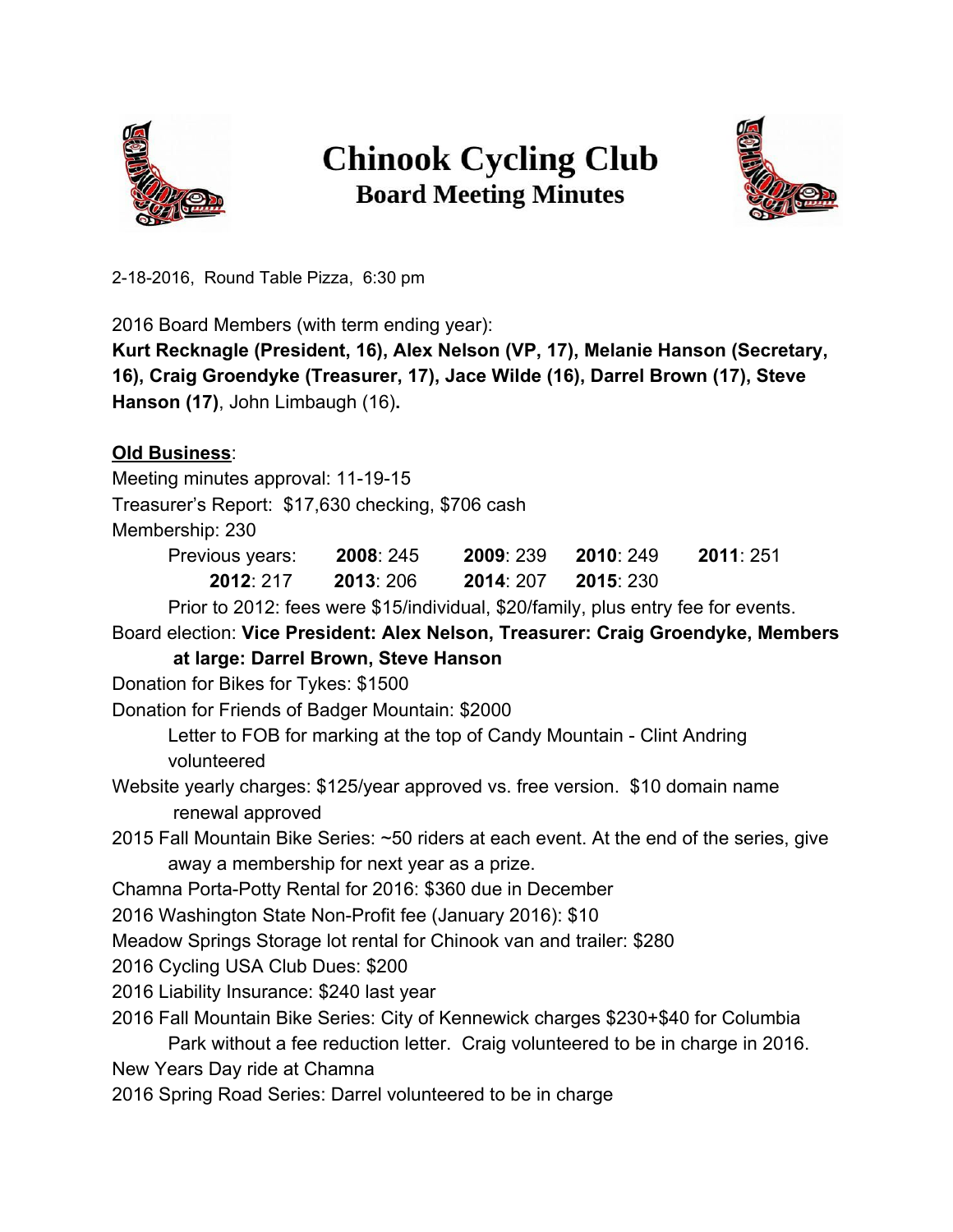TT Series Potential Cross Series Others: Make the first ride of the road series a gravel-grinder. Chuck will come up with some route options. Have more social events, ie. BBQs after events Intro to Cycling Expo? Poll for Saturday vs. Sunday rides for the series - plan on keeping them on Saturdays. No Court Club rides anymore. Need a new meeting place. Proposed locations are: Lawrence Scott Park Edison Boat Launch Across from Sageport Grill on Columbia Point Trail

## **New Business:**

- 1. Treasurer's Report: Checking: \$15,383 Cash: \$731 Membership: 64
- 2. Anthony Lakes: Date: July 9, 2016 RSVP deadline: June 1. Non-refundable fee but it can be re-sold independently Approximate cost: \$30 Support: DaJuan, ??
- 3. New location for Monday and Wednesday rides: Lawrence Scott Park Start date: April 4, 6:00 Ride leaders: ask for volunteers
- 4: Other recreational rides: Inland Empire Century: May 7 Chelan Challenge: June 25 STP: July 16 Cascade 100: July 16
- 5: State Patrol Replacement: Brad Kelly

Working with Evergreen Mountain Bike Alliance Need a proposal and map of suggested trails He would like to represent Chinook and have Chinook's support in moving forward

He will communicate with the board if he needs anything else or if anything else comes up, progress is made, etc.